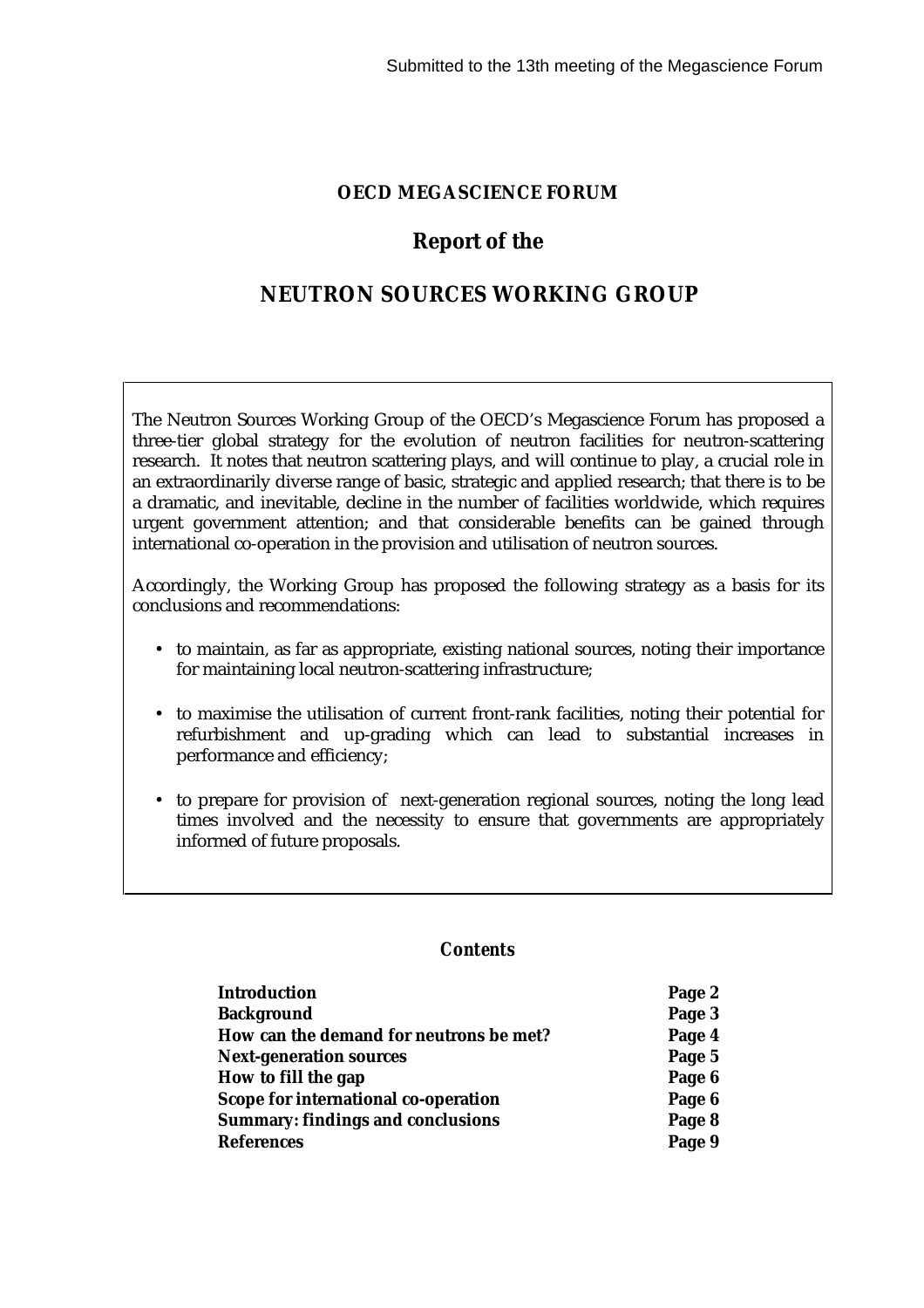## *Introduction*

- 1. The **Neutron Sources Working Group** was established by the Megascience Forum in January 1996 to consider the future evolution of facilities for neutron scattering research. It has the following aims:
	- to estimate the future level of neutron undersupply, giving consideration both to likely demand, and supply, over a 20-year timescale;
	- to establish what is required to meet the anticipated demands in terms of new and refurbished facilities and instrumentation;
	- to identify technical problems associated with the development or up-grading of new or existing neutron sources and to recommend, where appropriate, cooperative R&D activity to solve these problems.
- 2. The Working Group consists of some 35 national delegates, comprising both government officials and government-designated scientists, from the following countries:

| Australia | Germany            | Portugal              |
|-----------|--------------------|-----------------------|
| Austria   | Hungary            | Russia                |
| Belgium   | Italy              | Sweden                |
| Canada    | Japan              | Switzerland           |
| Denmark   | Korea              | <b>United Kingdom</b> |
| France    | <b>Netherlands</b> | <b>United States</b>  |
|           |                    |                       |

- 3. The Working Group has met on four occasions, in Lisbon (May 1996), Interlaken (October 1996), Toronto (August 1997) and Tokyo (April 1998). The Group established individual panels to investigate specific areas of its remit, concerned with (a) the refurbishment and up-grading of existing facilities, (b) international co-operation in the development of neutron instrumentation, and (c) opportunities for international cooperation in the development of new neutron sources. Consultants have been commissioned to conduct a survey of future prospects for neutron scattering facilities (see paragraph 13 below).
- 4. This report is concerned with facilities for **neutron scattering research,** and is largely concerned with dedicated high-flux reactor and accelerator-driven (spallation) sources. We recognise that this omits many areas for which neutron sources are of fundamental importance, including radiation damage studies, reactor experiments, neutron nuclear physics, isotope production, activation analysis and others. This omission should not be taken as a judgement on the merits of these fields, but as a response to the mandate of the Megascience Forum itself. In these fields, multipurpose reactors with large irradiation volumes and high neutron flux will continue to play a strong role for the foreseeable future.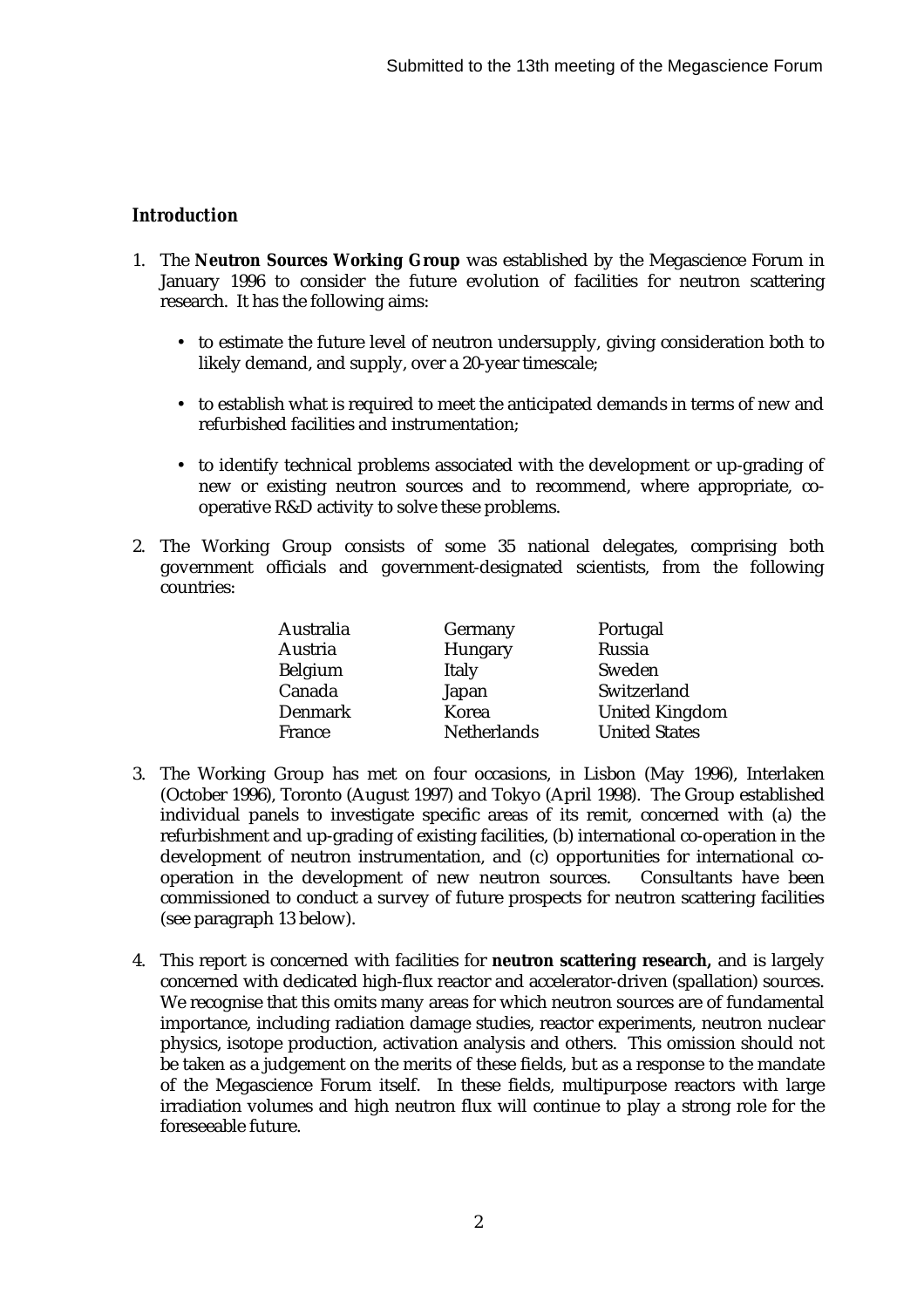# *Background*

5. **Neutron scattering** is a widely-applied tool in condensed matter research, and many reports<sup>(1) - (9)</sup> have detailed the applications of the technique, along with the future opportunities offered with more powerful sources. The introduction to the European Spallation Source report $(4)$  summarises the situation as follows:

*"Much of what underpins our present-day quality of life depends upon our understanding, and consequent control, of the behaviour of materials. Ultimately, this behaviour is dictated by their structure and dynamics at the atomic and mesoscopic level and our knowledge of these comes from a wide range of sophisticated scientific techniques…. The neutron is, in many ways, the ideal probe for the investigation of condensed matter, having significant advantages over other forms of radiation in the study of microscopic structures and dynamics.*

*Neutron scattering has consequently made outstanding contributions to our detailed understanding at a microscopic level of technically important material such as plastics, proteins, polymers, fibres, liquid crystals, ceramics, hard magnets, and superconductors as well as to our understanding of fundamental phenomena such as phase transitions, quantum fluids and spontaneous ordering. The 1994 Nobel Prize in Physics to Brockhouse and Shull for their pioneering efforts in the 1950s was a public acknowledgement of the importance of neutron scattering to the scientific community."*

- 6. The utility of neutron beams arises from the **physical properties of the neutron** itself, ranging from the ability sensitively to observe atomic or molecular magnetism, to the ability to observe the details of atomic and molecular motions in both space and time, to the ability to use atomic isotopic substitution to label particular regions of complex structures. Indeed the importance of neutron scattering as a research technique is emphasised by the breadth and depth of its application to problems in virtually all areas important to a technologically advanced society. But for many advanced applications, the utility of neutron scattering is limited by the intensity available at existing sources.
- 7. At the present time a world-wide **scientific community** of the order of 6000 scientists uses neutron scattering for research across a wide spectrum of scientific disciplines. This multidisciplinary character of neutron scattering research was recently documented in a survey<sup> $(6)$ </sup> by the European Neutron Scattering Association which revealed the distribution of neutron users in Europe to be physics 46%, chemistry 27%, materials science 19%, biology 4%, engineering 3% and earth sciences 1%, with a tendency to broaden even further. Another aspect of the neutron scattering community is their prevailing youth. More than half are PhD students and community is their prevailing youth. postdoctorals, who in addition to carrying out frontline research are being educated in the international environment of the large neutron establishments thereby preparing them for the challenges of professional activity in an increasingly global scientific and industrial world.
- 8. A study<sup>(3)</sup> published by the European Science Foundation and the European Neutron Scattering Association in 1996 (usually referred to as the *Autrans Report*) provided a forward look at the likely development of the demand for neutron scattering. It convincingly demonstrated that research using neutrons can be expected to continue to grow both in traditional fields like solid state physics, materials science and physical chemistry, and also in new and rapidly developing areas for neutron research like biology, engineering and earth sciences. This will involve an increase in the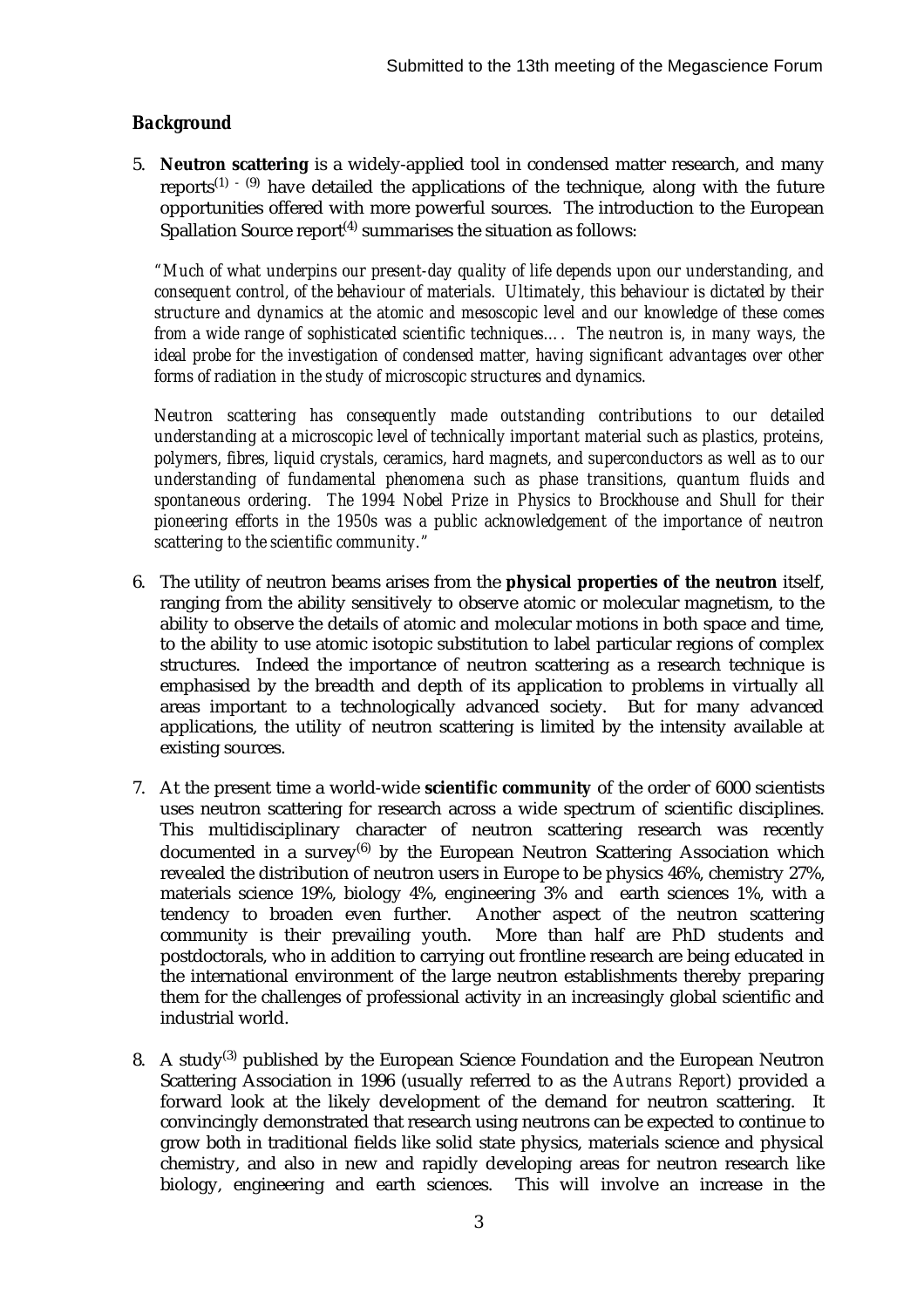complexity and sophistication of the scientific work rather than a mere growth in the number of experiments. Entirely new and exciting results can be expected from development of novel measurement techniques and data analysis methods.

- 9. The Autrans Report concluded that non-neutron tools for matter investigation, such as synchrotron radiation, cannot substitute the future use of neutron beams.<sup>(10)</sup> Even in the long term, both neutron scattering and synchrotron radiation research will continue to be indispensable, because the two techniques cannot replace each other (nor be replaced by third methods); indeed they complement and extend each other's range and opportunities.
- 10. The importance of the results obtained using neutron scattering techniques lies not only in their significant - often crucial - contribution to the corpus of scientific knowledge, but equally to their impact on a remarkably wide diversity of technological and industrially important areas. Present and future examples that can be cited include biotechnology, drug design, pharmacology, materials processing, environmental technologies, catalysis, energy storage, new materials, energy transmission, transport, data storage, quantum devices, all covering crucially important aspects of modern civilisation.
- 11. There are currently about 25 major sources in the world which produce neutron beams for condensed matter research. Though the leading installations are in the large - "megascience" - category, neutron scattering experiments at these centres are typically carried out by small research teams based at universities, research institutes and industrial laboratories, and constitute the kind of research that is generally considered to be "small science". The majority of users require recurrent short-term access to the facilities, often for no more than a few days at a time. The research carried out at these sources contributes to the scientific and technological infrastructure in the regions, and indeed it is this endeavour, rather than the sources themselves, which underpins the industrial competitiveness in the region.

## *How can the demand for neutrons be met?*

- 12. Most of today's neutron sources are based on **nuclear reactors**; additionally there are a number of **accelerator-based sources** which produce neutrons by the nuclear **spallation** process. Most of the reactor sources were built in the 1950s and 1960s, and will come to the end of their useful lives in the next ten years or so; in fact some time between the years 2010 and 2020 the presently-installed capacity of neutron sources for beam research will decrease to a level below one third of that today.
- 13. To provide an estimate of the extent of the "neutron gap" the increasing divergence between neutron demand and neutron supply - the Megascience Forum has commissioned a detailed study by D Richter and T Springer *"A Twenty Years Forward* Look at Neutron Scattering Facilities in the OECD Countries and Russia".<sup>(7)</sup> Their report quantifies the decline in existing sources indicated above, and provides a global overview of the planned sources and their impact.
- 14. Given the long lead time from the conceptual design to the commissioning of a new source - at least 10 years - political decisions on new facilities are necessary in the next few years, and certainly before 2005. Otherwise, vital areas of science and technology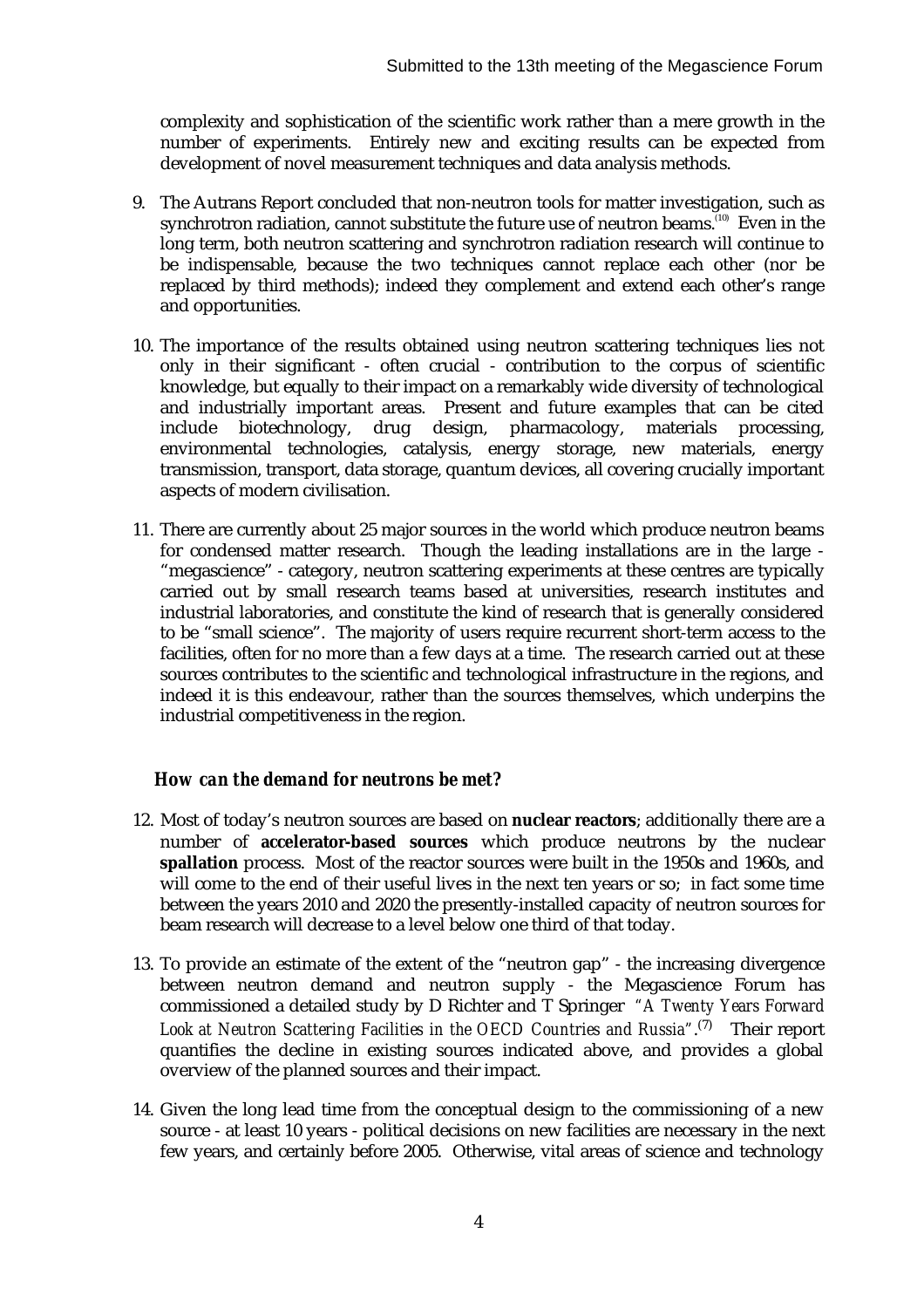will be deprived of an important and unique research tool. The Working Group has considered three scenarios to face the future demand:

- a) No further investment in major new facilities. The inevitable result of such inaction would be the decrease in the number of sources to less than a third of the present worldwide inventory, in the face of increasing demands for higher intensity and higher quality neutron facilities. Refurbishments and upgrades of the best existing facilities could alleviate the situation in the short to medium term, but would not prevent an eventual widening gap between supply and demand. The Working Group believes this is an unacceptable option.
- b) A second option might be to build a single, extremely high-power, source to serve worldwide needs at the highest possible intensities, while letting existing sources decline as in option (a). Given the diverse character of the user community and the effects of cross-disciplinary interactions, the societal and industrial impact of the scientific activities at the "super source" would be significantly higher in the host region than in other parts of the world. It could also lead to a situation where the use would be essentially limited to a small elite coterie of scientists. The Working Group does not support this option.
- c) A third and preferred option is to adopt a strategy based on a regional provision of sources, where in each significant world region - Europe, North America, the Asia/Pacific area - there would be at least one major next-generation source. Such a strategy would provide access to quality facilities for the vast majority of scientists requiring neutrons for their research. It would support numerous research teams working in a variety of fields and providing a critical research infrastructure throughout the different regions of the world. We note that this strategy is consistent with present plans and proposals to provide new (accelerator-based) sources in Europe, the United States, and Japan, and is the way synchrotron radiation sources are distributed worldwide.

### *Next-generation sources*

15. The next generation of neutron sources will create significant new scientific opportunities - it is not simply a case of compensating for sources that have shut down. Most of the projects under contemplation have incorporated special features that will enhance their performance and potential when compared with present day sources. This means that plans for projects often venture into undeveloped areas of technology which require R&D for proof of concepts, design, testing and validation, as well as prototyping.

 The most important class of next-generation sources consists of the accelerator-based spallation facilities, whose increased power will lead to improvements in the quantity and quality of research, and enable expansion into new scientific areas. At present a number of specific projects are in the planning stage: in Europe the European Spallation Source, ESS, and an Austrian proposal, AUSTRON; in North America the Spallation Neutron Source, SNS; and in Japan the Japan Hadron Facility, JHF, and the Neutron Science Research Program, NSRP. However the earliest realistic date that any of these facilities could be operational would be after 2005, with the most significant scientific and technological impacts following a decade or more later. It is because of this long lead-time that plans to fill the intervening gap are crucial to satisfy the scientific need.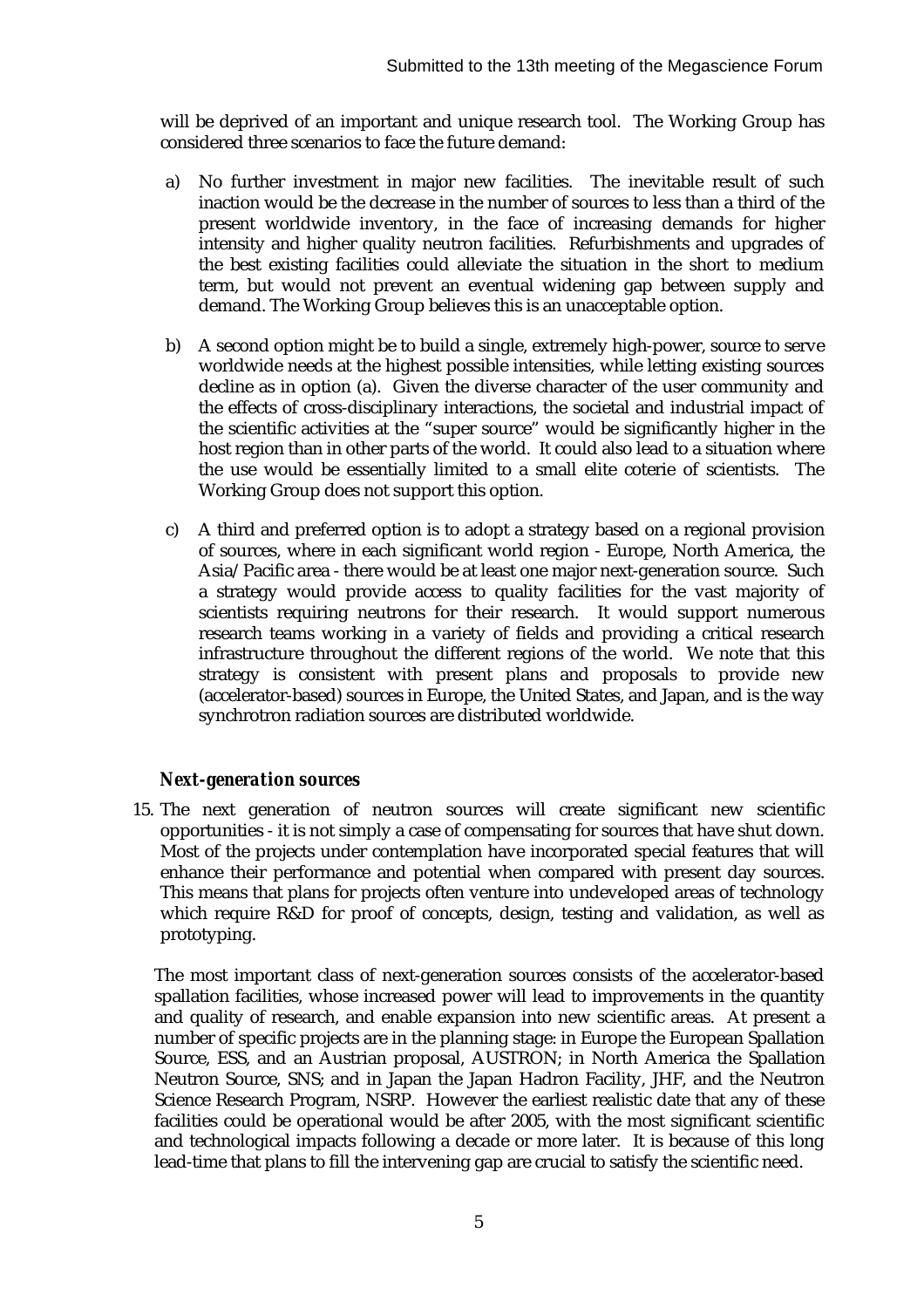### *How to fill the gap*

- 16. There is certain to be a critical period in the early years of the next century when a majority of today's existing sources have shut down, and before the next generation of new sources are fully in operation. The Working Group has given attention to the problem of filling this "neutron gap". It is believed that the situation can be alleviated by the completion of new facilities that are already under construction, and those that have already been approved, by the up-grading of existing front-rank sources, and by improvements in neutron scattering instrumentation. This strategy will reduce the impact of the neutron gap and at the same time provide the network of well-equipped intermediate sized sources needed to serve national communities as home base for the large class of experiments which do not need the highest flux, and for the development of new techniques.
- 17. In Europe, the Swiss Spallation Source, SINQ, started operation in 1996, and a new German reactor, FRM-II is under construction with a planned start date in 2001. In addition there are plans to increase the power of the UK's ISIS facility, which could be further augmented with the addition of a second target station. At the ILL and Orphée-LLB reactors, current instrument upgrades promise considerable gains in intensity and efficiency, and there is scope for the installation of new instruments, which will increase the user capacity. In North America there are approved projects under way to enhance substantially the capability of the LANSCE accelerator-based facility, and the HFIR and NIST reactors. There are plans to upgrade the HFBR reactor, and to construct a new research reactor, the IRF, in Canada. In Australia the HIFAR reactor is to be replaced by a research reactor of increased capacity by 2005. In Russia a new small spallation source IN-06 at the Moscow Meson Factory will start in 1998. There are plans to enhance the capability of the IBR-2 pulsed reactor and to complete a new research reactor PIK at St Petersburg. All these projects, coupled with continuing improvements in instrumentation, will provide a network of sources which is part of the scientific and technological infrastructure of the different OECD countries. They will allow a continuous exploitation of neutrons through the critical time of the neutron gap and serve as an integral part of the world's neutron infrastructure once the new next-generation sources are operational.

### *Scope for international co-operation*

- 18. The necessary R&D to achieve the above aims is costly and often requires access to unique facilities. Sharing of tasks and costs and avoidance of duplication are clear benefits from co-operation. The Working Group is convinced of the value of international co-operation in the provision of new sources, in the up-grading of existing facilities, and in the development of new instrumentation. To this end, formal co-operation networks might be established for each topical area, each being open to participation by institutions that are active in the respective fields.
- 19. There will be a need to help the formation of such networks and to monitor their progress. It may also be appropriate from time to time to negotiate the incorporation of such networks into existing frameworks for international co-operation. In Europe, in particular, it will be useful to maintain a forum for consultation at governmental level to achieve a proper balance between national and regional priorities in decisions concerning neutron sources. The user communities represented by their regional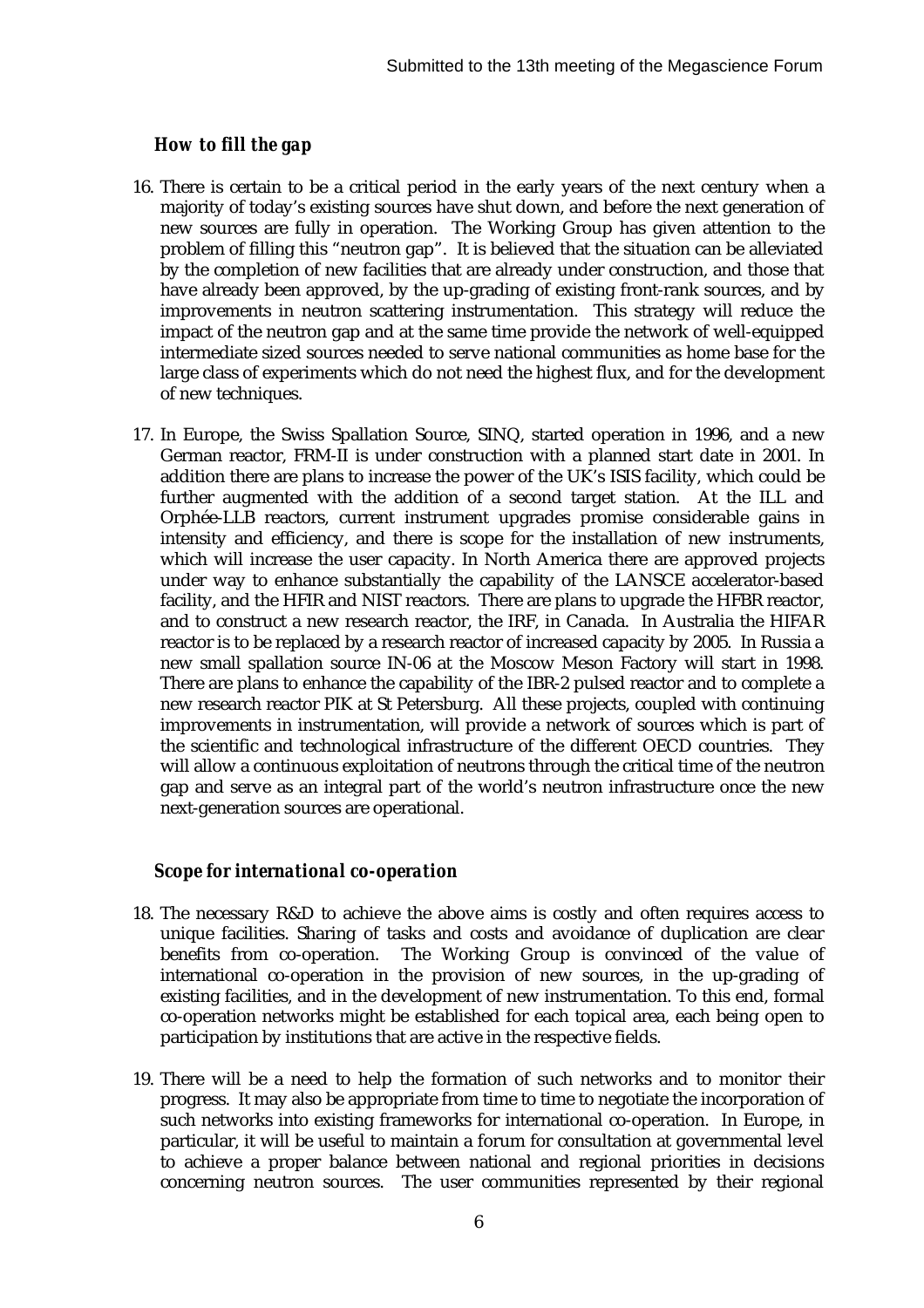organisations should participate in this process. Both of these functions could be taken care of by the OECD Megascience Forum or a similar organ.

- 20. The proposed co-ordination of effort in the R&D stages would lead to considerable savings in both cost and time, and also offers the possibility of even greater gains in the construction phases. Adoption of standard solutions for all three regional sources would increase the market for global competitive bidding on a range of components, and co-ordinated purchases could enhance this effect. It has been estimated that this could reduce construction costs by at least 10% and R&D costs by as much as 40%. The Working Group has not looked in detail into this perspective, but it could serve as an inspiration for a future phase of the Group's activities.
- 21. Indicative costs for neutron facilities are as follows:

| <b>FACILITY</b>                       | <b>EXAMPLES</b>                          | COST                   |
|---------------------------------------|------------------------------------------|------------------------|
| Next-generation<br>spallation sources | ESS, JHF, NSRP, SNS                      | $$1 - 1.5 \text{ bn}$$ |
| New reactors.<br>spallation sources   | <b>AUSTRON, FRM-II,</b><br>HIFAR-II, IRF | $$200 - 400M$          |
| Up-grades to<br>existing sources      | ISIS-II, LANSCE                          | $$50 - 200M$$          |
| Replacement<br>instrument suites      | ILL, NIST, etc                           | $$10 - 50$ M           |

- 23. Topics which require significant levels of R&D, and which could benefit from international collaborative activities, have already been identified in the following areas:
	- accelerator technology
	- spallation target technology
	- research reactor design
	- neutron scattering instrumentation
- 24. In this context, the Working Group has already initiated some preliminary studies, sponsoring two international collaborative activities. In September 1997 it supported a workshop on cold moderators for pulsed neutron sources, which has already led to the formation of an international task group. And it has supported the AGS Spallation Target Experiment at Brookhaven National Laboratory, which is providing fundamental data for the next generation of high-power spallation sources.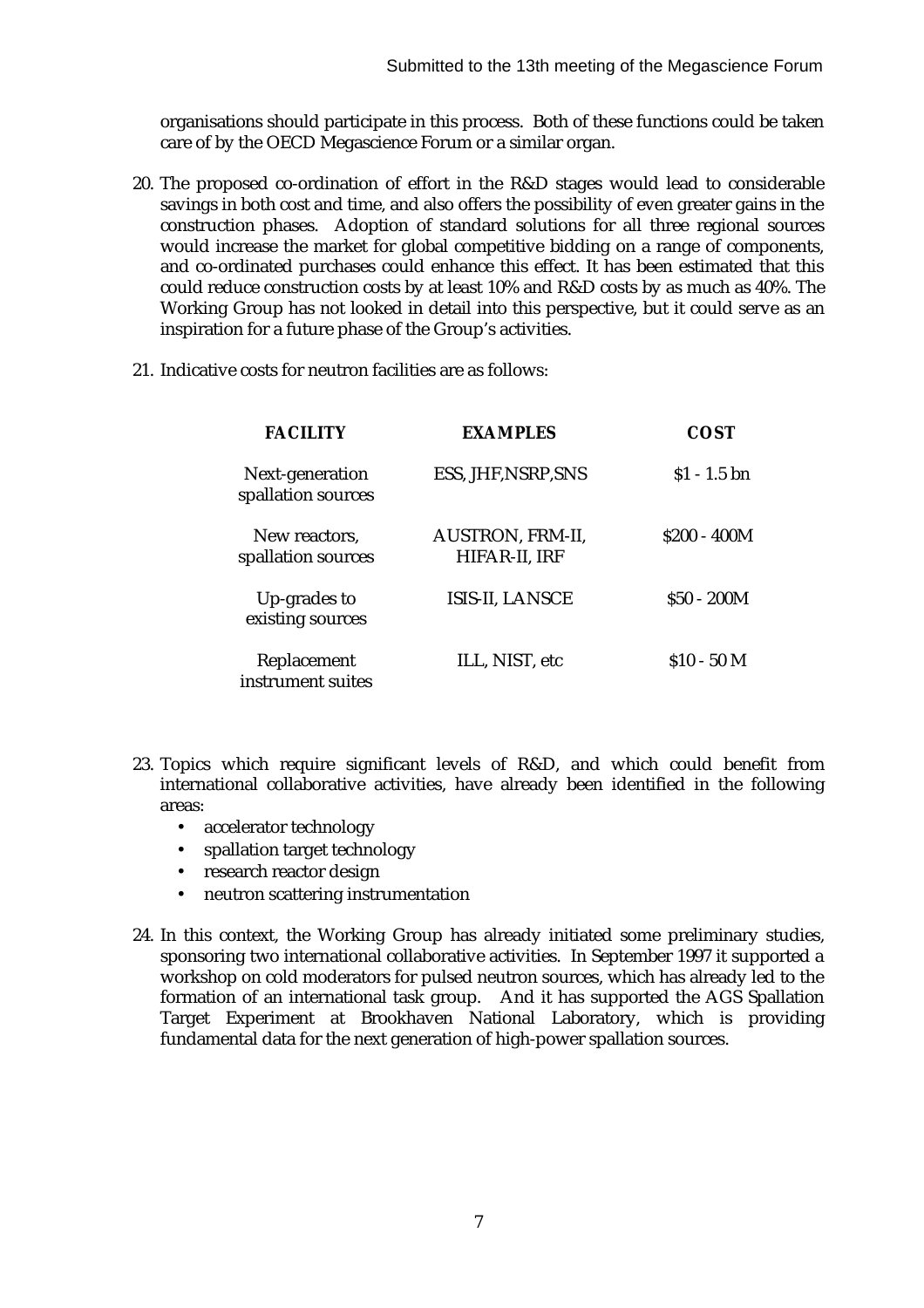### *Summary: findings and recommendations*

- 25. By the year 2020 more than two-thirds of the world's neutron sources for beam research will have been shut down. Given the long lead time from the conceptual design to the commissioning of a new source (at least 10 years), firm political action to avert the threatened shortage of neutrons is recommended. **Commitments on new facilities are necessary in the next few years, and certainly before the year 2005**. Otherwise, vital areas of science and technology will be deprived of a crucial and unique research tool.
- 26. The next generation of neutron sources will create significant new scientific and engineering opportunities as well as replace the capacity that will be lost by the shutdown of existing sources over the next twenty years. **The Neutron Sources Working Group recommends a scenario which aims at the construction of advanced neutron sources in each of the three regions Asia/Pacific rim, Europe and North America, to be operational within 20 years, and catering for regional needs in a wide range of scientific and technological applications.** This is consistent with the plans for next generation multi-megawatt spallation sources which are already at advanced stages of planning in Europe, Japan and the USA. The Working Group also recommends that the new advanced sources be supplemented by a network of new and/or upgraded existing sources as required to serve both regional and national science and technology needs. In each case, the justification for the operation of such sources should be on the basis of the excellent science and technology that is being supported, as well as other national goals as appropriate.
- 27. Steps should be taken to compensate for the potential "neutron gap" in the interim years early in the next century when a majority of today's sources have been shut down and before the new advanced sources are in operation. Although new facilities are currently entering service (SINQ), are under construction (FRM II), or are planned (HIFAR-II and IRF), **urgent attention must be given to refurbishing or up-grading front-line facilities such as ILL and ISIS in Europe, and HFBR, HFIR, LANSCE and NIST in the USA. Consideration should be given to achieving this aim on an international basis.** Coupled with continuing improvements in instrumentation, such projects would compensate in part for the projected decline in available neutron capabilities over the next two decades, and would be the foundation for the network of local sources needed to supplement the major new sources recommended above.
- 28. The development of the advanced sources as well as the up-grading of existing ones and the continued development of instrumentation requires R&D for proof of concepts, design, testing and validation as well as prototyping. **International collaboration and task-sharing is strongly recommended in order to achieve technical synergy and cost reductions.**
- 29. **Consideration should be given to the establishment of a global network a followon body to the Neutron Sources Working Group, perhaps, but not necessarily, under the OECD umbrella - in order to achieve the aims of the Working Group.**